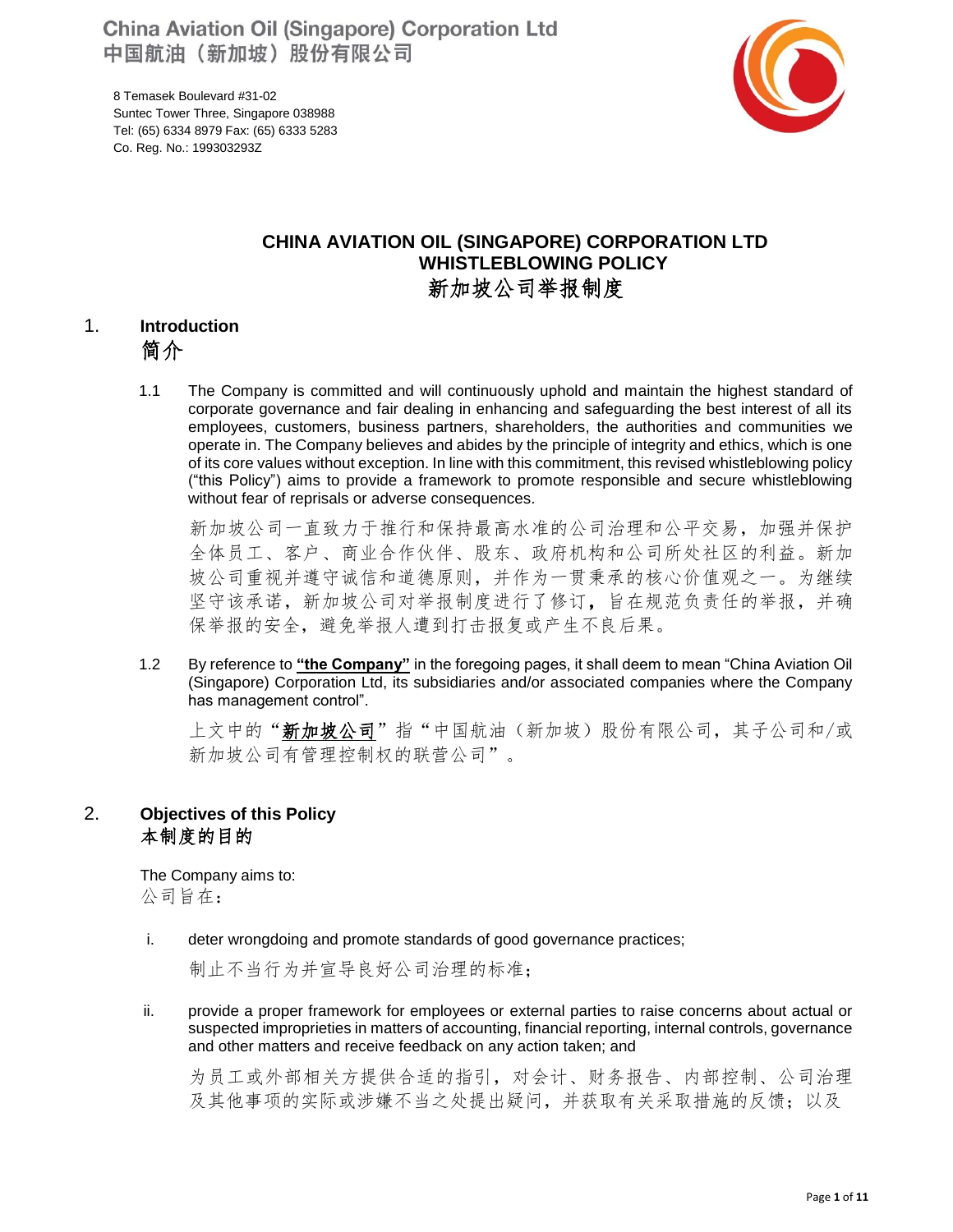

iii. give employees or external parties the assurance that they will be protected from reprisals or victimization for whistleblowing in good faith.

确保员工或外部相关方不会因举报行为而遭到报复或迫害。

# 3. **Parties covered by this Policy** 本制度的适用人员范围

This Policy applies to all permanent and contract employees as well as external parties such as contractors, suppliers and other stakeholders of the Company (the **"External Parties"**). For joint venture and/or associated companies where the Company does not have a majority stake or management control, this Policy would be applicable to Company's staff seconded to such joint venture and/or associated companies.

本制度适用于所有正式员工、合同员工,以及外部相关方,如承包商、供应商和公司的 其他利益相关者("外部相关方")。

对于新加坡公司不占多数股权或无管理控制权的的合资企业或联营公司,本制度将适用 于外派至该合资企业和/或联营公司的员工。

# 4. **Reportable Incidents** 可举报事件

4.1 Reportable incidents covered by this Policy include:

在本制度下可举报事件包括:

i. Theft, damage or misappropriation of the Company's properties, using the Company's properties for own benefit or any unlawful purpose.

偷窃、损坏或侵吞新加坡公司的财产,将新加坡公司财产作为私用或用于其 它非法目的。

ii. Unlawful dissemination or disclosure of the Company's proprietary information, know-how and trade secrets;

非法散播或披露公司的专有信息、专业技术和商业秘密;

iii. Fraud such as (a) falsification or alteration of the Company's records, accounts or financial information; (b) submission of false documents i.e. invoices and claims for reimbursement of expenses; (c) failure to account or misuse of the Company's monies in possession; (d) knowingly provide information which is false or misleading;

欺诈, 如(a) 伪造或篡改新加坡公司的记录、帐目或财务信息; (b) 提交 虚假单证,即发票和费用报销单;(c)未将持有的公司资金入帐或滥用资金 ; (d) 故意提供错误或误导信息;

iv. Making of statements or remarks which will be defamatory or cause disruption to racial harmony, harassment (including sexual harassment, stalking and doxxing) within the ambit of the Protection from Harassment Act 2014 of Singapore ("POHA") or other applicable legislations, or adopting discriminatory practices in violation with applicable laws and/or Company's policies;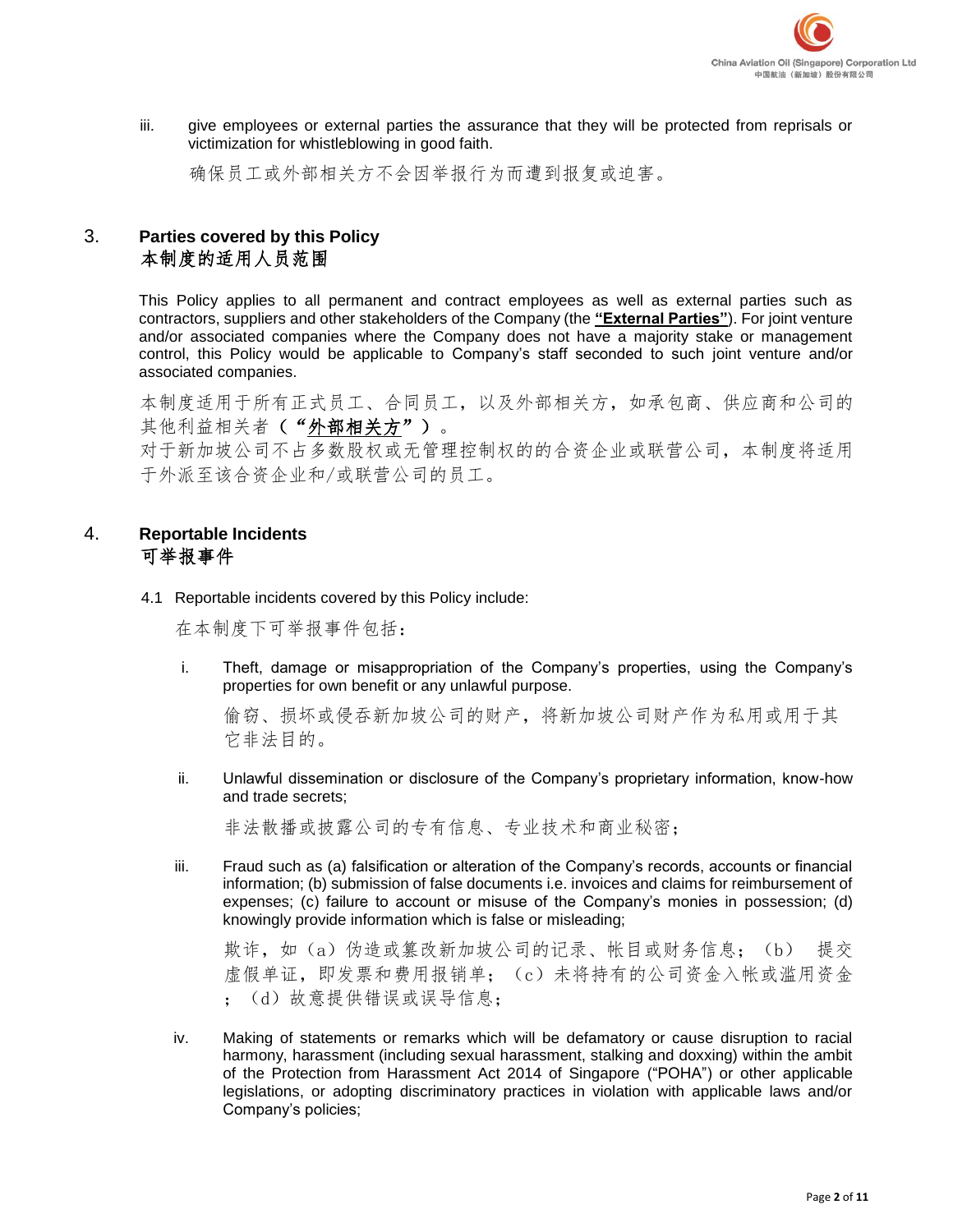发表有诽谤性或者破坏种族团结的陈述或言论,包括新加坡政府 2014 年颁布 的《免受骚扰保护法》(" POHA")定义的诽谤性言论或对种族和谐造成破 坏的陈述或言论,包括性骚扰、非法跟踪、恶意公开个人信息等,或违反有 关法律法规和公司制度的歧视行为;

v. Unethical or unlawful conduct for example bribery or acceptance of monies, gifts or monetary benefits in exchange for personal favours, violence or threatened violence and bullying;

不道德或非法行为,如以提供个人便利作为交换条件,行贿或收受钱财、礼 品或利益好处,暴力行为、暴力威胁以及霸凌;

vi. Engaging in activities prohibited by law or activities in breach of any legal or contractual obligations, for example, failure to perform any material terms of any contracts or agreements without any lawful reason;

参与法律禁止或违反法定或合同义务的活动,例如:在无合法理由的情况下 ,不履行合同或协议的重要条款;

vii. Trading in listed Company's shares (if applicable), whilst in possession of material confidential price sensitive information including procuring or providing such information to, any third party to deal in such shares;

在掌握重大的价格敏感性机密信息的情况下,交易新加坡公司(若适用)上 市流通的股票,包括从第三方处获取或向第三方提供此类信息,以进行股票 交易;

viii. Misuse of the Company's computers and/or internet access including downloading and sending, information which will infringe third party's copyright or information that will be insulting or offensive to a third party or likely to cause damage directly or indirectly to the Company;

滥用公司计算机和/或互联网接入,包括下载和发送会侵犯第三方版权或会对 第三方造成侮辱或冒犯的信息,或可能对新加坡公司造成直接或间接损害的 信息;

ix. Engage in activities or practices that will pose a danger to the health and safety of another employee or any third party, or any activities that will be hazardous or damage the environment; or

参与对其他员工或任何第三方的健康和安全造成威胁的活动或行为,或参与 对环境有害的活动;或

x. Any actual, apparent and potential undisclosed conflicts of interest in violation of any of the Company's policy relating to conflicts of interest, and will likely to cause damage directly or indirectly to the Company.

任何违反公司有关利益冲突的规定,实际的、疑似的或潜在的未披露利益冲 突,以及很可能给公司造成直接或间接损害的未披露利益冲突。

4.2 The above list is intended to give an indication of the kind of conduct which might be considered as "wrongdoings" and is not meant to be exhaustive. In cases of doubt, the whistleblower should consider consulting his or her immediate supervisor or Head of Legal & Compliance Department.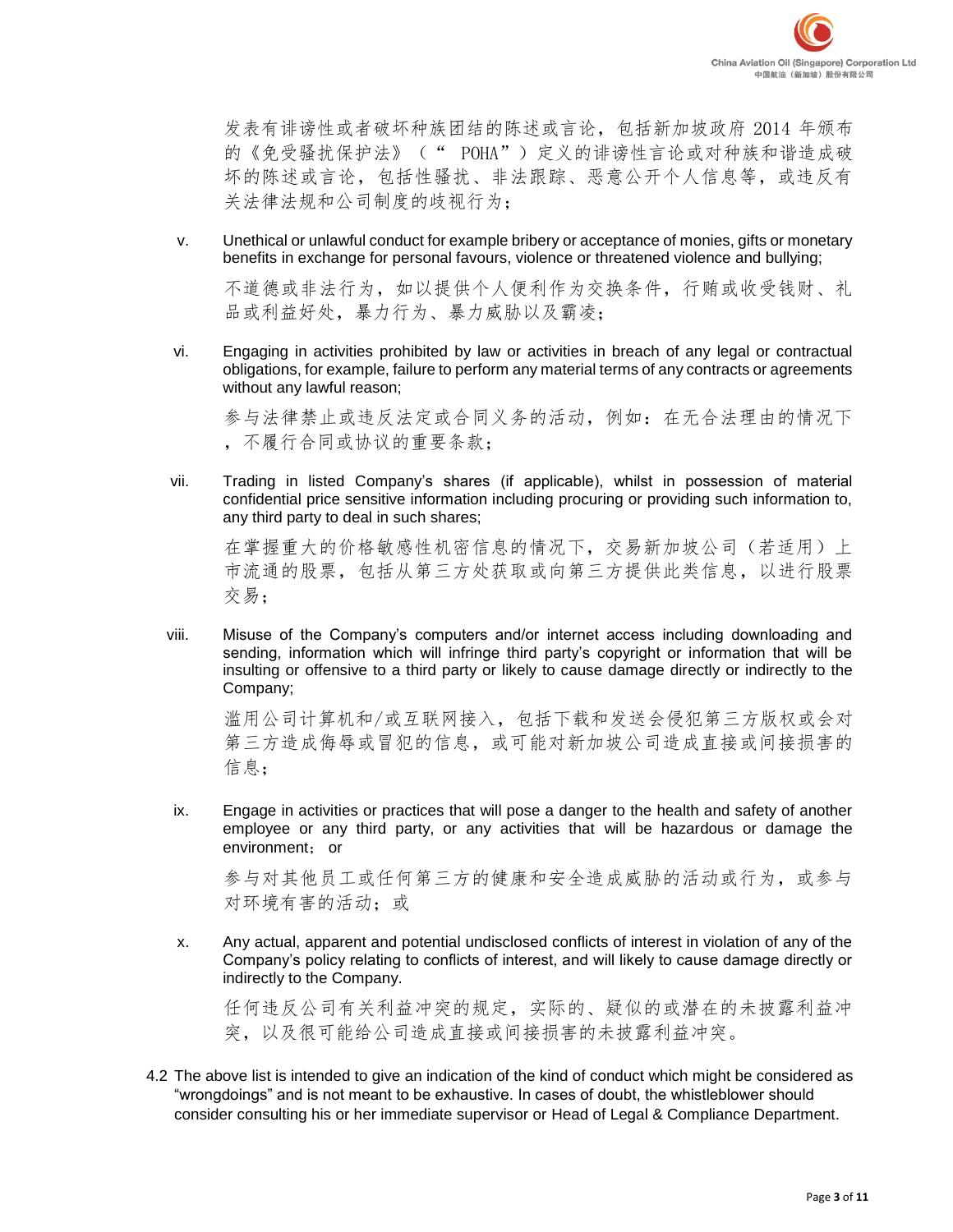以上为"不当行为"的举例,但不当行为并不仅限于此。若有疑问,举报人应考虑 咨询其直属领导或新加坡公司总法律顾问。

4.3 The Policy does not apply to Human Resource-related grievances such as personal grievances concerning an individual's terms and conditions of employment, or other aspects of the working relationship or disciplinary matters. These can be taken up through the Company's grievance handling procedures in accordance with the Company's human resource policies. The Policy should therefore be read in conjunction with the existing human resource policy framework of the Company.

本制度不适用于与人力资源事务相关的不满情绪,包括关于对个人雇佣条款的不满 、对于其他职场关系或因受到处分而产生的不满。上述情况将适用公司人力资源制 度规定的处理程序。因此,本制度应与公司现行的人力资源制度框架互相对照,并 协调使用。

### 5. **Protection Against Reprisals** 防止报复

5.1 The Company prohibits discrimination, retaliation or harassment of any kind against a whistleblower who submits a complaint or report in good faith. If an employee raises a genuine complaint pursuant to this Policy, he or she will not be at risk of losing his or her job or suffering from retribution or harassment as a result. The Human Resources Department will monitor for signs of harassment or victimization against the whistleblower.

对于基于诚信提出投诉或报告的举报人,公司禁止任何形式的歧视、报复或骚扰 。若员工依照本制度提出投诉,他或她将不会有失去工作的风险,也不会因此遭 到报复或骚扰。人力资源部将密切关注对举报人的骚扰或受害情况。

5.2 However, this assurance does not extend to any whistleblower who intentionally provides information in a complaint or report which he or she knows or reasonably believes to be untrue.

然而,公司不允许员工故意在投诉或举报中夹杂不实信息,且他或她本人知晓该 不实性,或该信息有充分理由被认为是不正确的。

### 6. **Reporting Mechanism and Handling Procedures** 举报机制和处理程序

6.1 A sound reporting mechanism and handling procedures that instils confidence in employees and the External Parties and promotes trust in the integrity and effectiveness of the same is vital to the successful design and operation of this Policy.

完善的举报机制和处理程序可以构筑内部员工和外部相关方的信心,提升诚信和 效率,对成功设计和实施制度至关重要。

6.2 All employees and External Parties are encouraged to put their names to their allegations. Concerns or irregularities expressed anonymously are not encouraged as it would be more difficult for the Company to act upon effectively. All concerns or irregularities raised will be treated with strict confidence and every effort will be made to ensure that confidentiality is maintained throughout the process.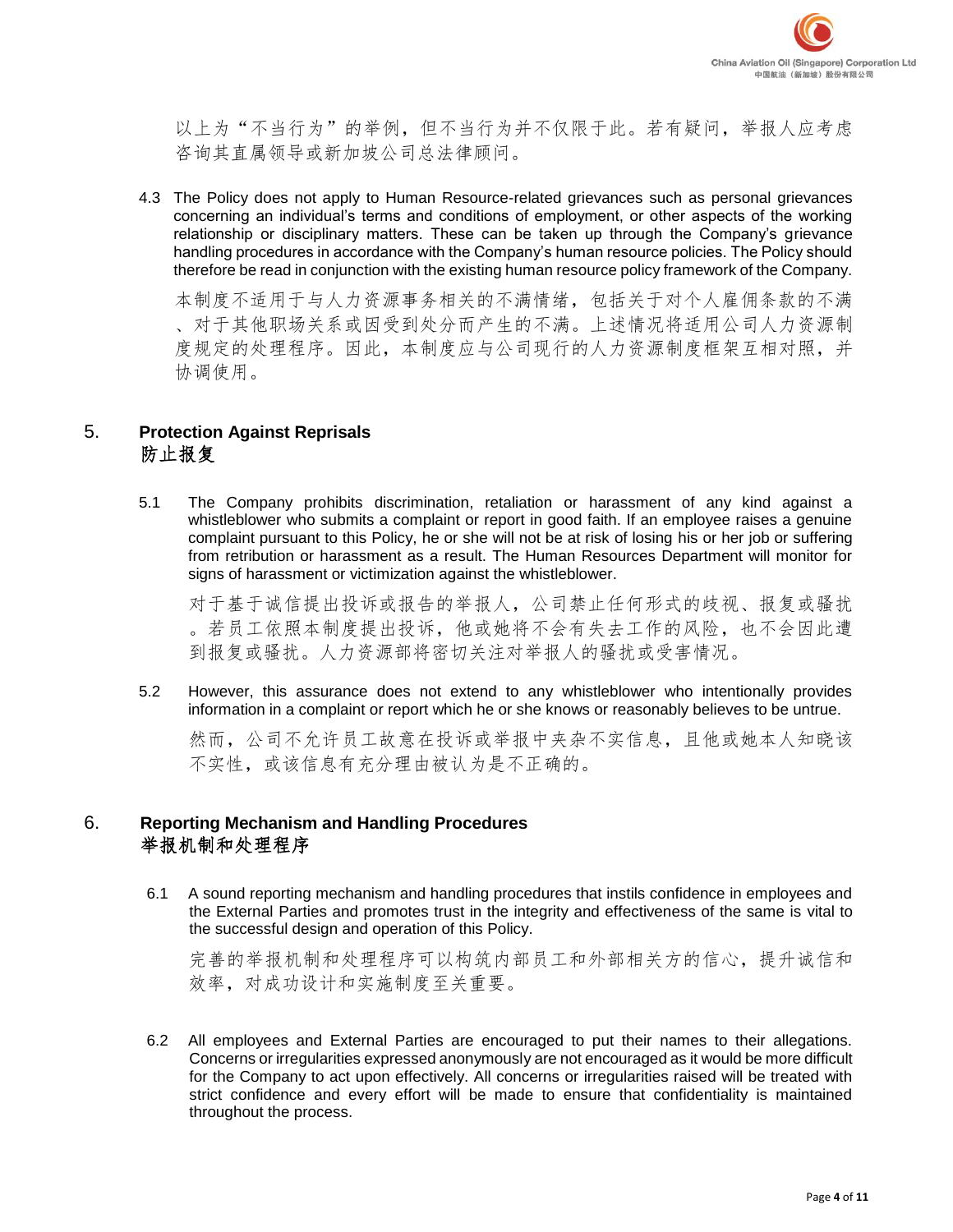所有员工和外部相关方将被鼓励进行实名举报。公司不鼓励匿名举报,因为公司 难以就此采取有效行动;对匿名举报经初步判断与事实不符,则公司无需采取任 何行动。公司将对举报内容严格保密,并将尽力确保整个过程保密。

6.3 Employees may report his or her complaint to his or her immediate supervisor or to the Company Secretary/General Counsel cum Head of Legal & Compliance.

员工可以向其直属领导或董事会秘书/总法律顾问兼法律合规部主管投诉。

6.4 Alternatively, any persons covered by this Policy may report via email to a dedicated email address: [whistle\\_blowing@caosco.com](mailto:whistle_blowing@caosco.com) or auditcommittee\_whistleblowing@caosco.com , which will be accessed by the Receiving Officers who shall be such person or persons as the Audit Committee may designate from time to time.

[举报人也可通过另一举报渠道,即发送电子邮件至举报专用电子邮箱:](mailto:?????￥?oo?1???ˉ???é????μ?-?é?????è?3?????￥?????¨??μ?-?é????±whistle_blowing@caosco.com) whistle\_blowing@caosco.com 或 auditcommittee\_whistleblowing@caosco.com。该邮 箱可由收件专人登入,收件专人应为审计委员会随时指定的一位或多位人选。

6.5 All reportable incidents may be raised verbally or in writing. As it is essential to have all critical information in order to effectively evaluate and investigate a complaint, the report made should preferably be in writing in the prescribed form (see Annex 1), providing as much detail of the reportable incident. The complaint should include details of the parties involved, dates or period of time, the type of concern, evidence substantiating the complaint, where possible, and contact details, in case further information is required. If a verbal report is made, a report in writing incorporating the aforesaid details should be submitted as soon as possible.

所有可被举报的事件可以通过口头或书面形式提出。为有效评估调查举报事项, 提供所有关键信息至关重要,因此最好以规定的格式提交书面报告(见附件1), 并尽可能提供详情。举报应包括各相关方的详情、日期或期间、 事件类型、举报 证据,以及联系方式(可选项),以便进一步获取信息。对于口头举报,应当尽 快提交书面报告,并将以上详情写入报告中。

6.6 The Legal and Compliance Department will be responsible for maintaining a centralized repository of all reported cases and ensuring that issues raised are properly resolved.

法律合规部应负责将所有上报的案件上存至到资料库统一保管,并确保提出的问 题得到妥善解决。

6.7 All reportable incidents reported will be reviewed within a reasonable timeframe, and after due consideration and inquiry, a decision will be taken on whether to proceed with preliminary investigation. Guidance and direction will be sought from the Management of the Company on the appropriate course of action. Where a reportable incident relates directly or indirectly to any member of the Management, that member of the Management shall abstain from participating in the deliberations relating thereto. Management shall submit all reported concerns including recommended action (if any), to the Chairman of the Board and/or the Audit Committee for their guidance.

所有可被举报的事项都将在合理的时间范围内被审查。经过酌情考虑和询问后, 是否进行初步调查的决定将被作出,并寻求公司管理层指导进行处理。若可被举 报的事项与管理层成员直接或间接相关,该成员应回避相关讨论。 所有被举报的事项,包括建议的处理措施(若有),将由管理层提交至董事长和/ 或审计委员会,以便其进行指导。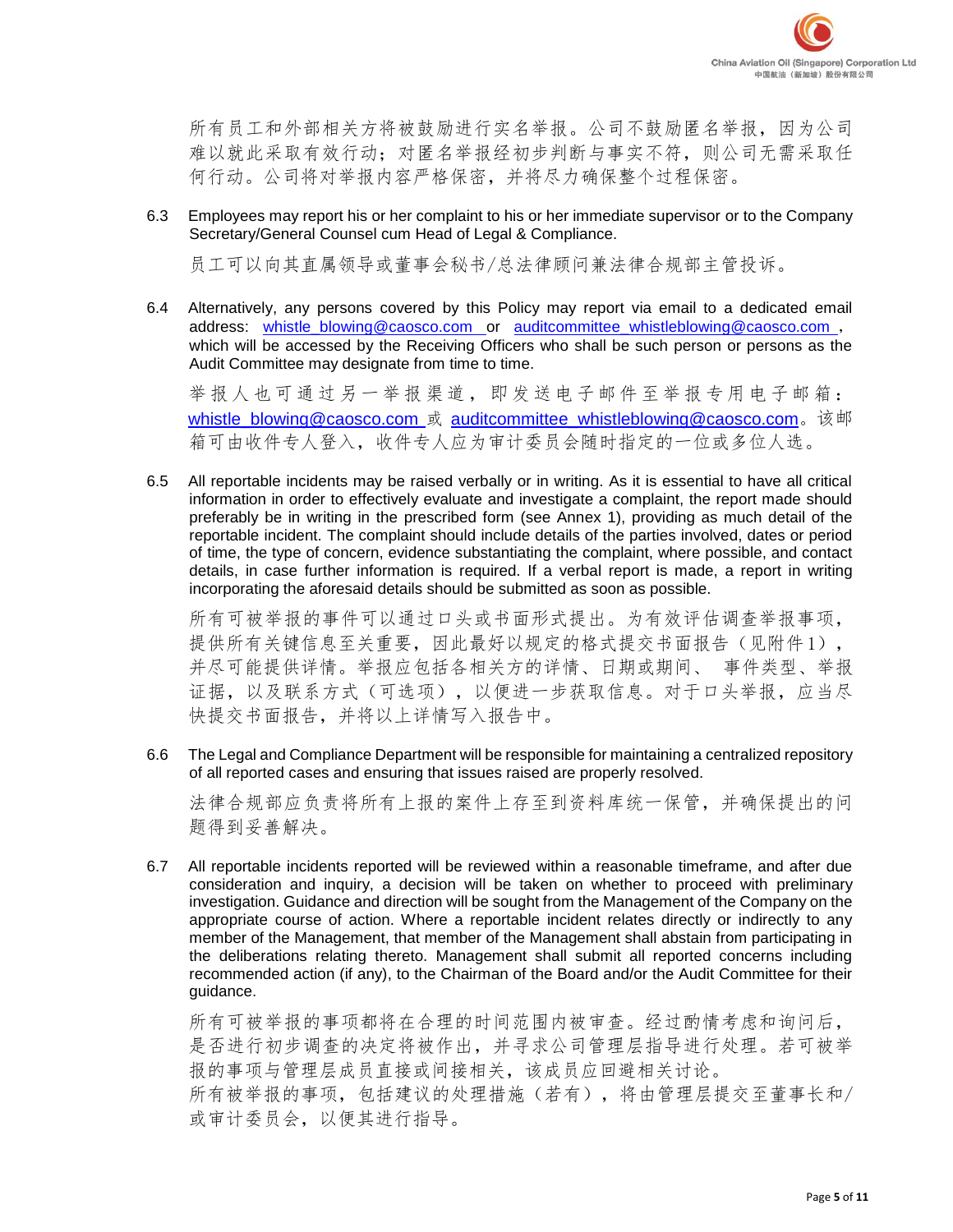

6.8 The Chairman of the Board and/or the Audit Committee shall decide as to whether the Company should proceed with the investigation of the complaint or whether no further action is considered necessary.

董事长和/或审计委员会将视情况决定公司是否需对举报事件开展进一步调查,或 采取其他适当措施。

6.9 In cases where the Chairman of the Board and/or the Audit Committee has decided that an investigation should proceed, an adhoc investigation taskforce shall be established and members of such adhoc investigation taskforce shall comprise relevant personnel recommended by the Management and approved by the Chairman of the Board and/or the Audit Committee.

若董事长和/或审计委员会决定开展进一步调查工作,则应成立临时特别调查小组 且小组成员由管理层推荐的相关人员组成,并获得董事会董事长和/ 或审计委员 会的批准。

6.10 If there is a prima facie case, a thorough investigation will be conducted. Where the complainant is known, the adhoc investigation taskforce will keep the complainant informed of the progress of the investigation. In cases where a decision is made not to proceed with an investigation and where the complainant is known, the complainant should be informed that there will be no investigation with reasons for the decision.

若有确凿证据证明举报内容为实情。若为实名举报,临时特别调查小组会将调查 进展通知举报人。对于实名举报,若作出不进行调查的决定,则应告知举报人, 并解释做出决定的原因。

6.11 Where any report of incident is incomplete and if the whistle blower refuses to cooperate in providing further information or clarification as may be reasonably required, the adhoc investigation taskforce may decide not to continue with the investigation of the reported concern. After reporting any concerns, the whistleblower should refrain from interfering with any investigation being undertaken by the adhoc investigation taskforce and confronting the accused.

举报信息如不全面,且举报人拒不配合提供调查小组合理要求的进一步资料及澄 清,调查小组可拒绝继续调查有关举报事项。进行举报后,举报人不应干扰调查 小组工作,也不宜直接与被举报人对质。

6.12 All reports of incidents, including information or evidence provided, on matters relating to this Policy will be handled promptly, thoroughly and discreetly by the adhoc investigation taskforce and every effort will be made to maintain confidentiality of the information provided, to the extent permitted by law. Any investigation undertaken by the adhoc investigation taskforce should not take longer than three (3) months to complete from the date of receipt of the written report on concerns relating to matters covered under this Policy. While the adhoc investigation taskforce will adhere to the indicated timeline, the nature of some serious reported concerns may require the investigation to take longer than three (3) months.

所有上报的事件,包括依据本制度提供的信息或证据,将得到临时特别调查小组 的立即、全面和谨慎地处理,并将在法律允许范围内尽一切努力为信息保密。自 收到书面举报之日算起,临时特别调查小组的调查时间不应超过三(3)个月。除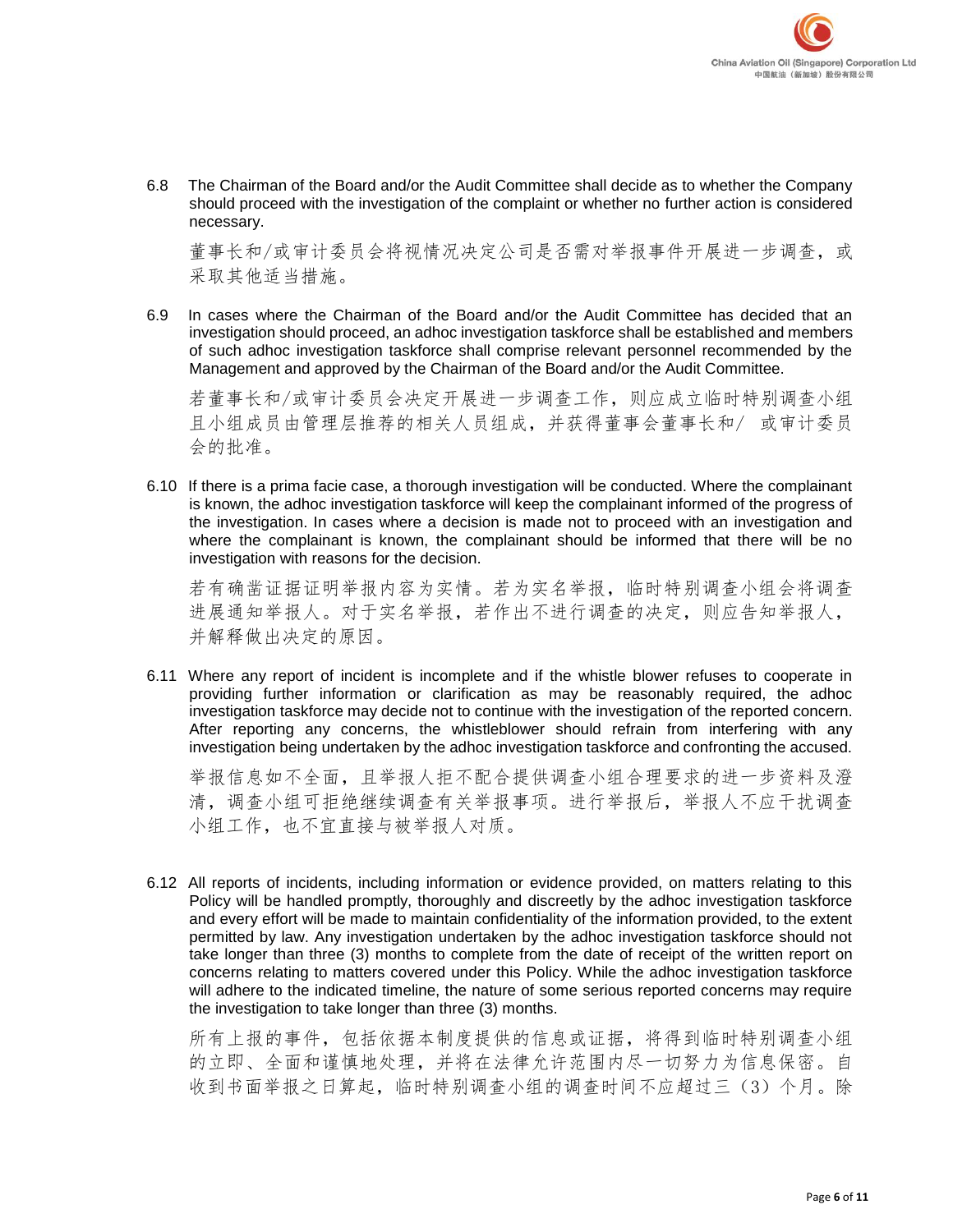

非一些举报事项性质严重,可能会需要三(3)个月以上的时间进行调查,否则临 时特别调查小组需遵守调查时间限制。

6.13 Where required by the Chairman of the Board and/or the Audit Committee of the Company, a summary report of any material case shall be provided to the Board of Directors of the Company and/or Audit Committee for information.

新加坡公司董事长和/或审计委员会可以要求公司就所有重大举报事件起草摘要报 告,并呈交新加坡公司董事会和/或审计委员会进行信息通报。

6.14 Appropriate and fair disciplinary actions including dismissal will be meted out by the Company against those who are found guilty. In instances where the relevant laws have been infringed, the Company will report such infringement to the relevant regulatory authorities. The Chairman of the Board and/or the Audit Committee will also be informed of any follow-through measures (such as putting in place additional internal control measures and procedures), where necessary, to be undertaken by the Company to ensure that such incidents will not be recur.

新加坡公司将对被认定有不当行为的人员采取恰当而公平的惩戒行动,包括开除 。如触犯相关法律,新加坡公司将向有关监管机构报告。公司还将向董事长和审 计委员会通报其将采取的所有必要后续措施(如制定额外的内部控制措施和程序 ),以确保此类事件不会重演。

#### 7. **Periodic Review of Reporting Mechanism and Handling Procedures** 举报机制和处理程序的定期回顾

7.1 The Audit Committee may from time to time request that a review of the effectiveness of the existing reporting mechanisms and the handling procedures pertaining to whistleblowing arrangements be carried out by the internal auditors of the Company or an independent external party. The review may include the number and type of concerns raised, outcomes of investigations, feedback from individuals who have used the whistleblowing arrangements, complaints of victimization or failure to maintain confidentiality, relevant litigation, and awareness, trust and confidence in the whistleblowing arrangements. The outcome of the review shall be reported to the Audit Committee.

审计委员会可以随时要求公司的内部审计或独立第三方对现有举报报告体制和举 报处理程序的有效性进行回顾。回顾可能包括举报事项的数量和类型、调查结果 、举报人的反馈、未能保护好举报人信息的情况、遭到报复的举报情况、由举报 引发的法律诉讼、对举报系统的信任和信心等。回顾结果将上报审计委员会。

### 8. **Protection for the Company and Whistleblowers** 对新加坡公司和举报人的保护

8.1 In order to prevent the unnecessary leakage of information, information pertaining to any reported incident under this Policy will be kept confidential and restricted to the group of designated persons involved in the investigation.

本制度下的举报信息将严格保密,仅负责调查的指定人士有权获得信息。目的是 为防止不必要的信息泄漏。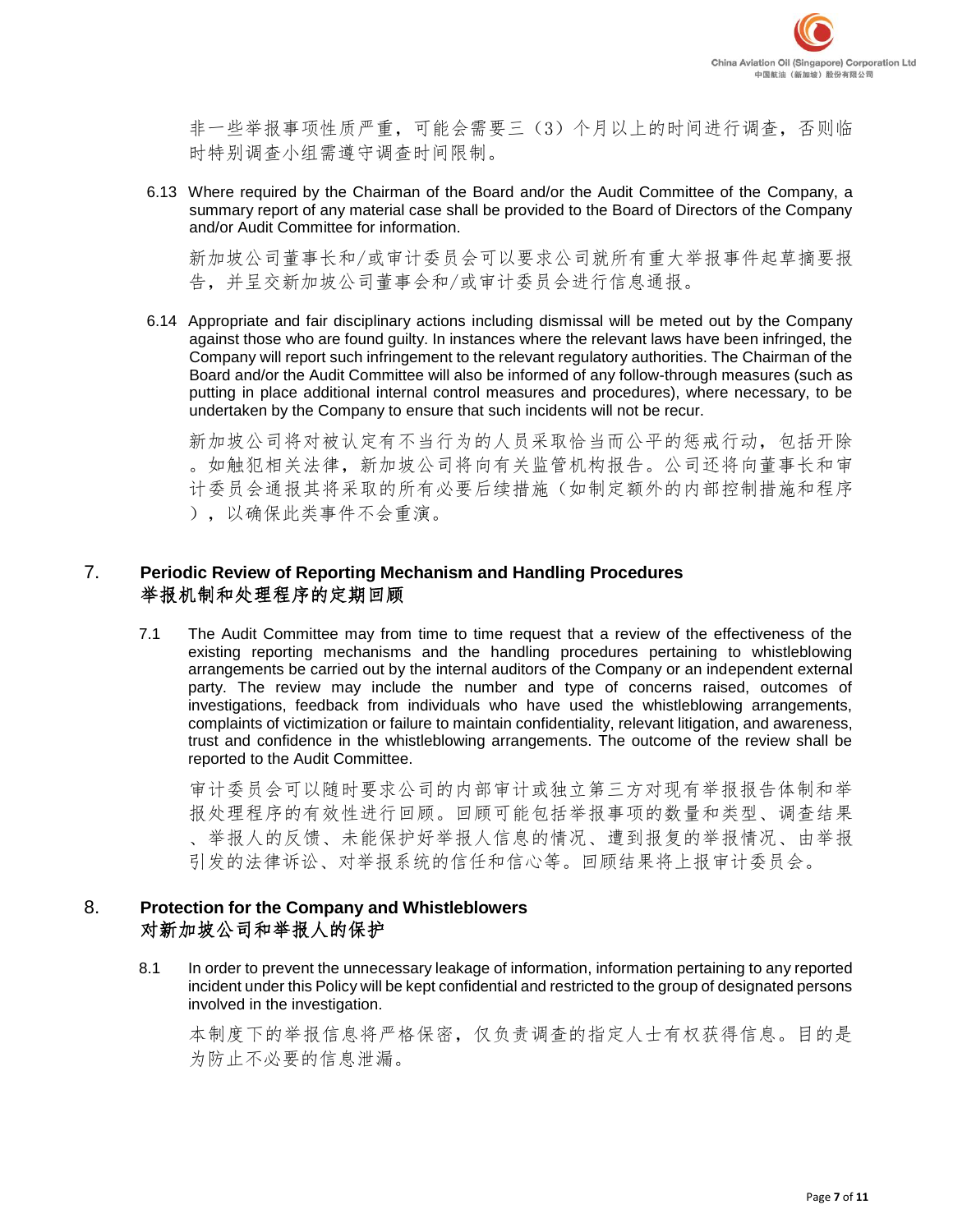

8.2 To ensure that whistleblowers are not victimized, black-listed or discriminated by his/her superiors or fellow colleagues, whistleblowers can be assured that the Company will not reveal their identities or information leading to their identities being known.

The Company views such victimization, black-listing or discrimination as a serious matter and will not hesitate to take disciplinary actions against those who are involved in such malpractices.

为确保举报人不被他/她的上级或同事迫害、列入黑名单或歧视对待,新加坡公司 必须确保不会泄露举报人身份或泄露将导致其身份曝光的信息。 新加坡公司也把上述迫害、列入黑名单或歧视对待行为视为情节严重事件,将对 所有参与其中的人员严惩不贷。

### 9. **Periodical Reviews** 定期审核

9.1 This Policy will be reviewed periodically by the Legal and Compliance Department.

本制度将由法律合规部定期进行回顾审核。

## 10. **Effective Date** 生效日期

10.1 This Policy supersedes and replaces all earlier versions of the whistleblowing policy of the Company and is effective from the date of its approval by the Audit Committee of the Company.

本制度取代新加坡公司之前所有版本的举报制度,并自公司审计委员会批准之日 起生效。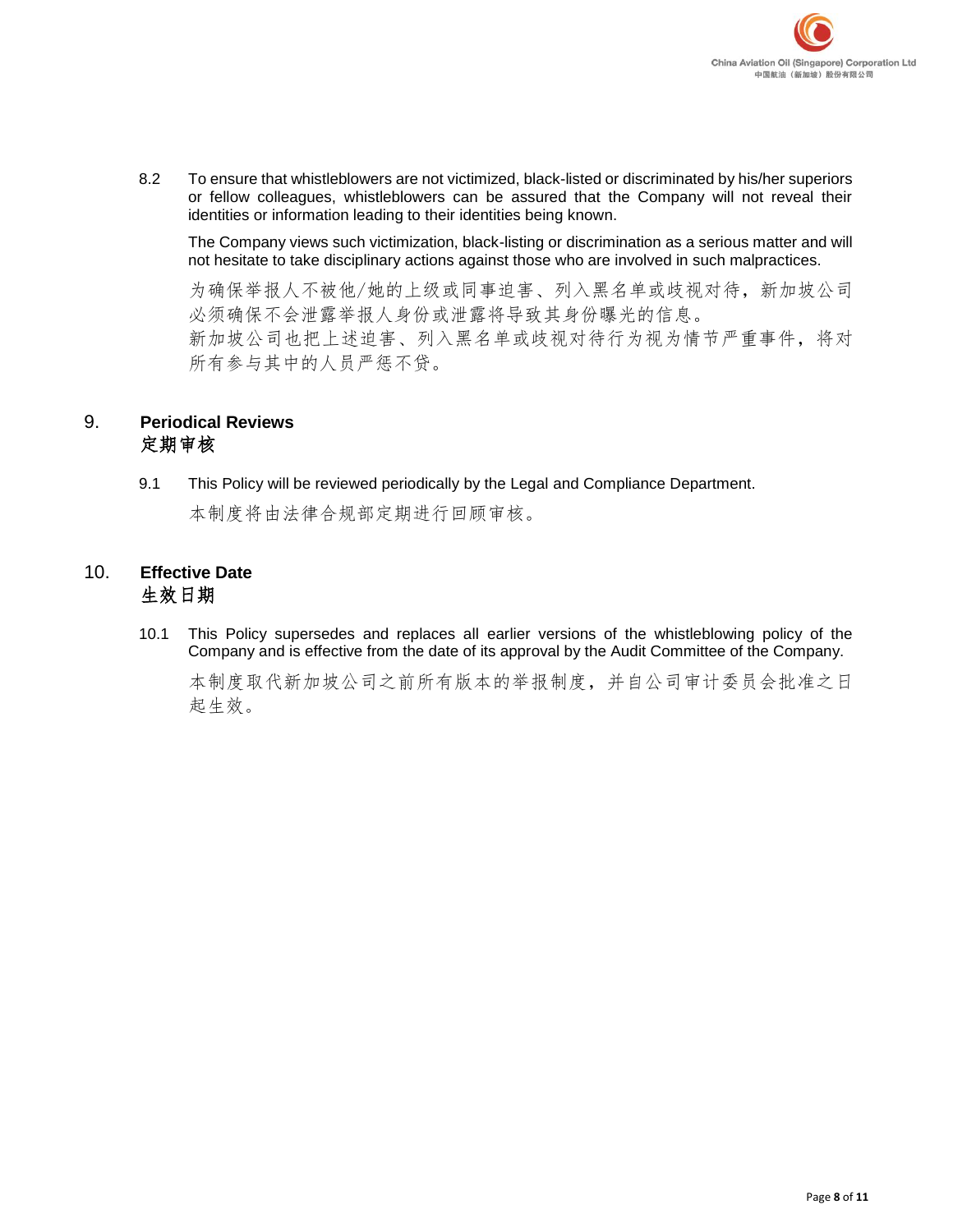

Annex 1 附件 1

# **CHINA AVIATION OIL (SINGAPORE) CORPORATION LTD** 中国航油(新加坡)股份有限公司 **8 Temasek Boulevard, #31-02, Suntec Tower Three, Singapore 038988**

# **Whistleblower Reporting Form** 举报表格

If you wish to submit a Whistleblower Report, please complete this form and email to [whistle\\_blowing@caosco.com](mailto:whistle_blowing@caosco.com)

or [auditcommittee\\_whistleblowing@caosco.com.](mailto:auditcommittee_whistleblowing@caosco.com)

请 填 写 本 表 并 以 电 子 邮 件 方 式 发 送 至 [whistle\\_blowing@caosco.com](mailto:whistle_blowing@caosco.com) 或

[auditcommittee\\_whistleblowing@caosco.com](mailto:auditcommittee_whistleblowing@caosco.com)。

| Your Contact Information 您的联系信息<br>(This Section may be left blank if you wish to remain anonymous)<br>若您希望匿名, 则无需填写您的联系信息 |  |
|----------------------------------------------------------------------------------------------------------------------------|--|
| Name<br>姓名                                                                                                                 |  |
| <b>Email Address</b><br>电子邮箱                                                                                               |  |
| Telephone Number (s)<br>电话号码                                                                                               |  |

What is your association with China Aviation Oil (Singapore) Corporation Ltd?

您与中国航油(新加坡)股份有限公司的关系?

Employee 公司员工

Secondee 公司外派

□Staff of contractor/supplier or other service provider 公司承包商、供应商或其它服务提供商的员工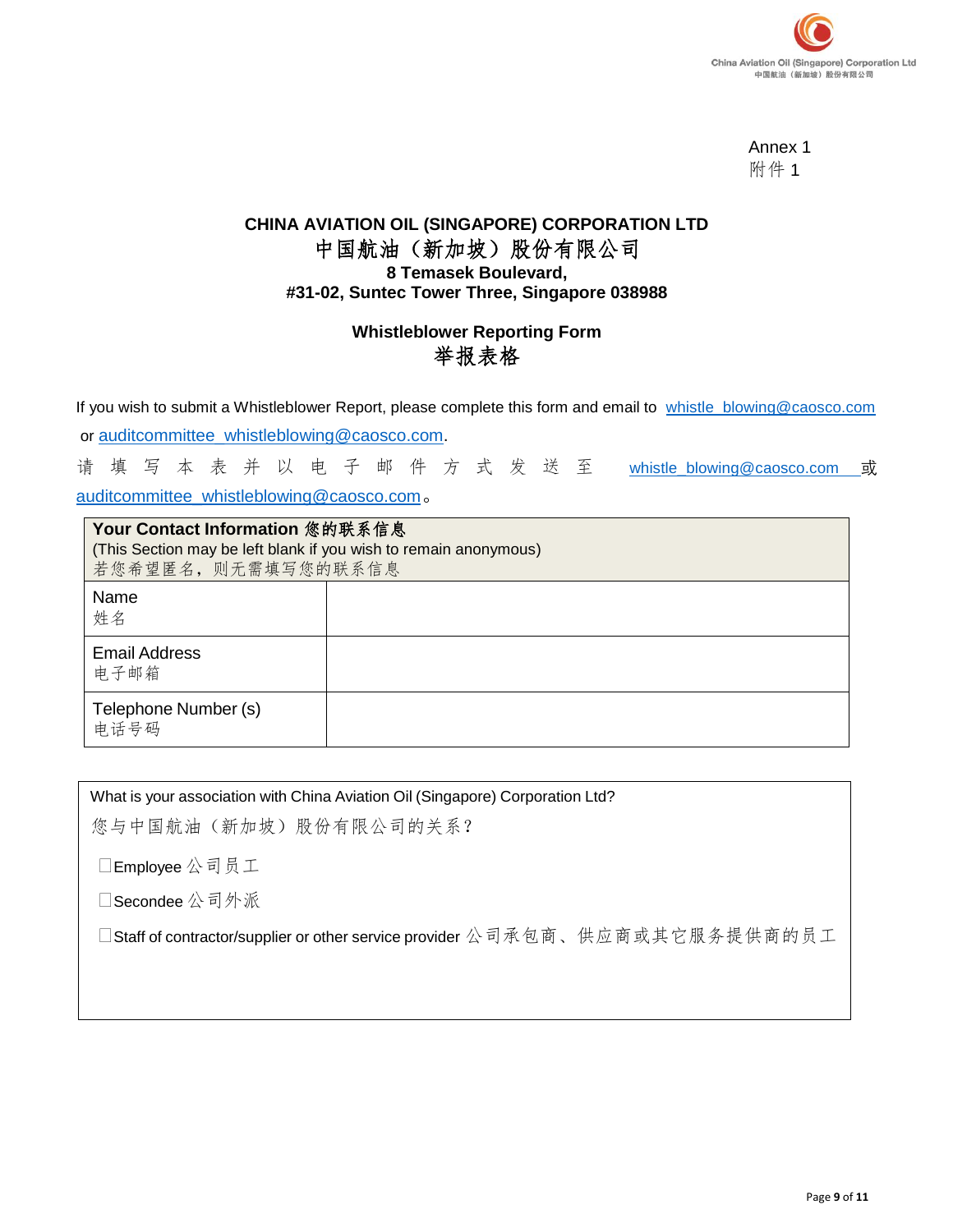

Please provide a description of the alleged improper activity with as much detail as possible. (What is the nature of the alleged wrongdoing (e.g. fraud, theft, conflict of interest)? (for example of activities giving rise to whistleblowing, please refer to the Whistleblowing Policy.) 请尽可能详细地描述所举报的不当行为(该行为本质是什么,如欺诈、盗窃或利益冲突) (对于引发举报的事件例子,请参见《公司举报制度》)

When did the improper activity occur (provide exact dates/times where possible)? How did the subject carry out the activity? 不当行为发生时间(请尽可能提供具体日期和时间)?举报对象如何开展此不当行为?

Name(s) of organizations/individual employees (s) involved in the activity 涉及的组织/员工姓名

Where did the alleged improper activity occur (provide specific location where possible)? Is it ongoing? How frequently has it occurred? 事件发生地点(尽可能提供详细地点)?该不当行为是否仍在继续?发生频率?

How did you become aware of the alleged improper activity? Can anyone else corroborate the improper activity being reported and how can they be contacted?

您如何得知该不当行为?是否还有其他人可以证实该行为?若有,请提供联系方式。